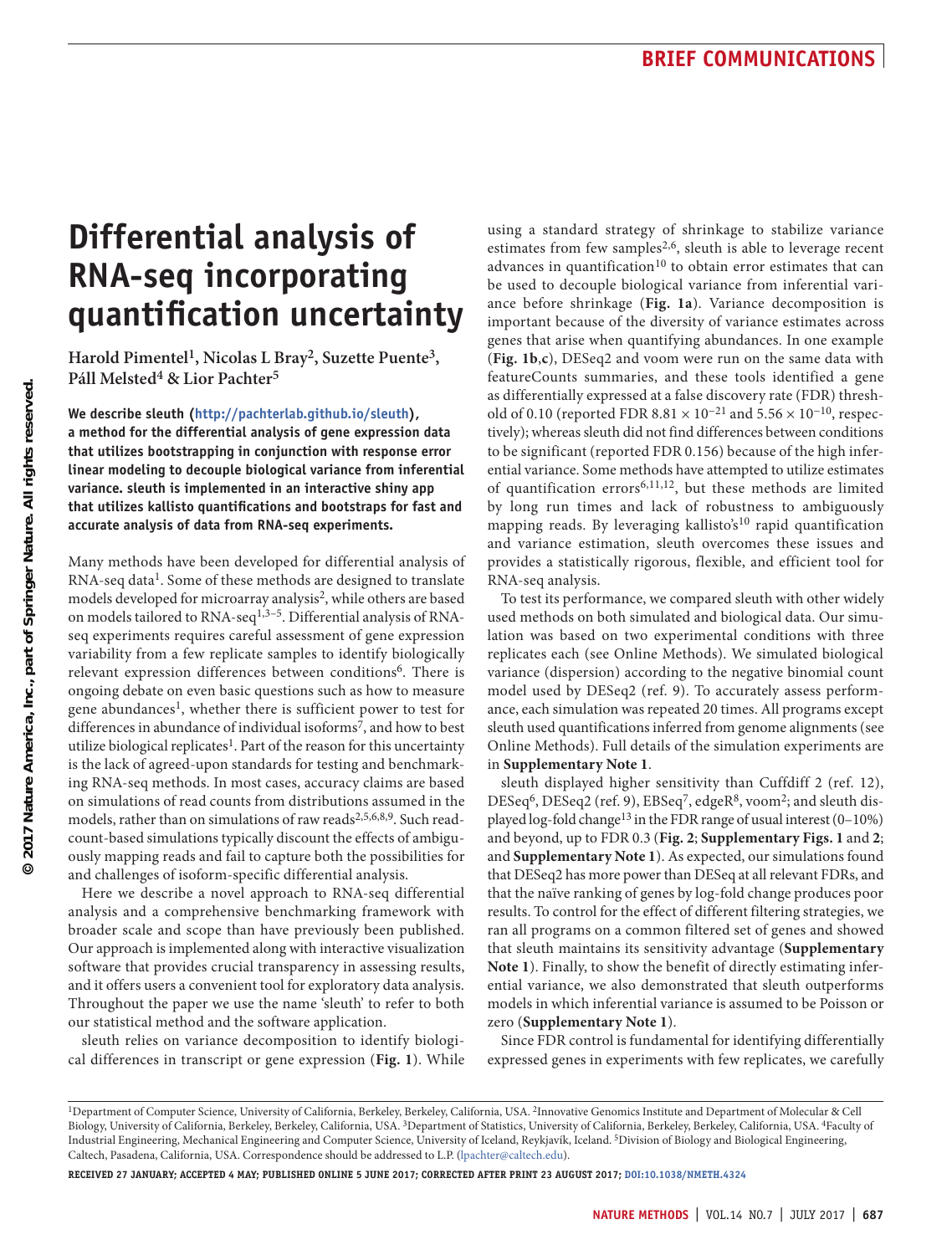### **brief communications**



<span id="page-1-0"></span>**Figure 1** | Overview of sleuth. (**a**) sleuth models different sources of variance to predict differentially expressed transcripts and genes. Biological variance (biol. var.) results from differences in RNA content between replicates and from stochastic biochemistry during library preparation, while inferential variance arises from random sequencing and computational analysis of reads. See Online Methods for description of terms. (**b**) Results for an example gene after running kallisto on RNAseq data from Trapnell *et al.*[12](#page-3-10) generated from human lung fibroblasts transfected with scrambled siRNA (scramble condition) and HOXA1 siRNA (HOXA1KD condition). DESeq2 and voom identify the gene as differentially expressed, but high inferential variance causes sleuth to find no difference. Red dots, point estimates. Blue dots, results for bootstrap samples to assess inferential variance. (**c**) The between-sample raw variance leads to a small estimated biological variance that fails to account for uncertainty introduced when quantifying the samples.

examined the accuracy with which methods self-report their FDR. Other than sleuth and voom, all methods underestimated their FDR; several methods reported an FDR of 0.01, when the true FDR was greater than 0.1. While sleuth overestimates the FDR, this error is conservative; i.e., fewer genes are reported, yet they are highly enriched for being differentially expressed.

To test the accuracy of FDR estimation on biological data, we repeated an experiment from the DESeq2 paper<sup>9</sup> (see Online Methods). Using the Bottomly data set<sup>14</sup>, which contains more than ten replicates from two mice strains, we randomly selected two sets of three samples (in sets of 20 replicates) and used differential expression results from the remaining samples as the 'truth' while ensuring that batch types were equally represented across replicates. Each method was tested to see how well it could (i) recapitulate its own results using a smaller data set and (ii) control the FDR, as assessed by comparing to its own results in the remaining high-replicate samples. As in the simulation, sleuth and voom demonstrate a superior ability to estimate their FDR accurately (**[Fig. 3a](#page-2-0)**).

Using our simulated data, we also performed a consistency experiment from the DESeq2 paper<sup>9</sup> to test whether methods produce similar results with less data. Results from simulated data recapitulate the results from biological data, thus validating the reliability of the consistency experiment (**[Fig. 3b](#page-2-0)**).

Additionally, we performed a negative-control experiment comparing two groups of randomly selected female Finnish sam-ples from the GEUVADIS data set<sup>[15](#page-3-13)</sup>, for which no biologically meaningful differential expression is expected between groups. sleuth and voom found very few false positives, whereas other methods generated many (sleuth and voom are the only methods with a median of less than 5 false positives at all FDR ranges tested at both the gene and isoform level, whereas the next best method has 95; **Supplementary Figs. 3** and **4**).

While RNA-seq is standard for gene-level differential analysis, there has been debate about its suitability and power at the isoform level. We and others previously demonstrated that isoform-level differential analysis can highlight interesting differential splicing and promoter usage<sup>12</sup>, but the significance and reliability of such results have been contested<sup>[13](#page-3-11)</sup>.

To examine the power and accuracy of isoform-level differential analysis, we repeated the gene-level analysis at the transcript level (**[Fig. 2b](#page-1-1)**) using kallisto quantifications as the input for each program. We confirm previous findings that the increased testing



<span id="page-1-1"></span>**Figure 2** | Sensitivity and false discovery rates of differential expression methods. (**a**,**b**) Sensitivity versus FDR curve for each program on simulated data ('effect from experiment' simulation; see Online Methods), showing the ranking of all genes (**a**) or transcripts (**b**) passing its filter. Circles, triangles and squares represent rankings at an FDR of 0.01, 0.05, and 0.10, respectively. Ideally, each symbol would lie directly above the corresponding symbol on the *x*-axis indicating true FDR. Error bars, 2 s.d. (*n* = 20). Each isoline represents an indicated number of genes (or transcripts) that are called differentially expressed; intersection with a curve indicates a program's performance when looking at that number of top-ranked genes. FDR lines were averaged over 20 replications of the simulation.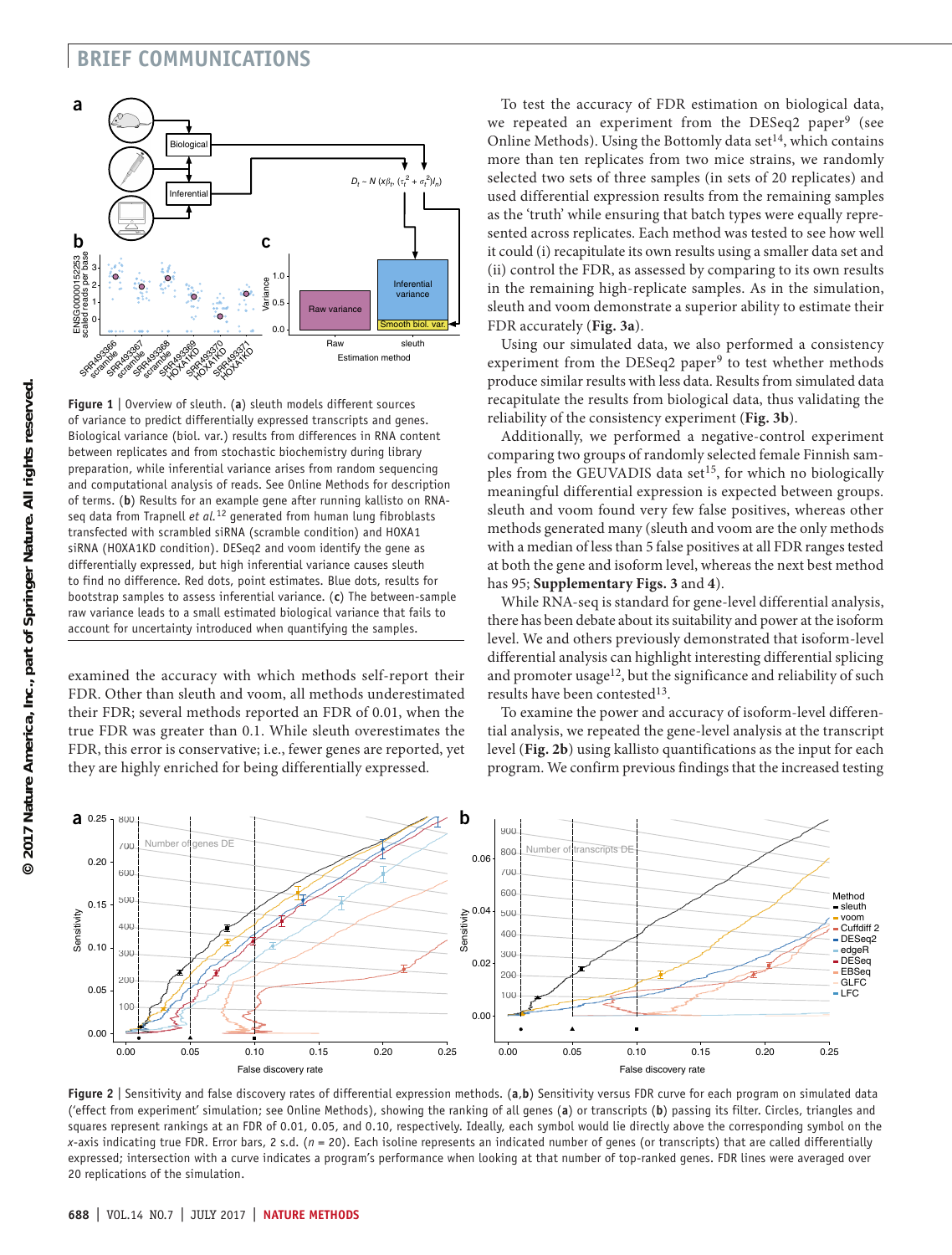## **BRIEF COMMUNICATIO**



<span id="page-2-0"></span>**Figure 3** | Self-consistency of differential expression methods when using less data. (**a**,**b**) The estimated versus true FDR for the Bottomly data set[14](#page-3-12) and our simulation are shown at the (**a**) isoform and (**b**) gene level. "Experiment" refers to the Bottomly data set; "simulation" refers to our simulations mimicking the Bottomly resampling experiment. The panels from top to bottom display the true FDR for each program when it estimates the FDR as 0.01, 0.05, and 0.10, respectively. Each point represents the FDR of a method on a single experiment. Boxplots indicate median with  $25<sup>th</sup>$  and  $75<sup>th</sup>$  percentile hinges, and whiskers extending to the smallest/largest value no less/more than 1.5 × interquartile range (IQR) from the median. Dashed horizontal line represents the target FDR.

required for isoform-level analysis decreases sensitivity in comparison to that of gene-level analysis. However, we find that sleuth can still control the FDR at the isoform level while calling many differentially expressed isoforms. Interestingly, while the power to discover differentially expressed features is lower, our simulations show that, at a given FDR, the total number of differential features detected is fairly similar to that when performing gene-level analysis (see isolines in **[Fig. 2](#page-1-1)**; **Supplementary Note 1**). Moreover, for simulations in which isoform abundances change independently between conditions, we find that sleuth outperforms other methods. The same is also true for the correlated-effect simulation (see Online Methods, **Supplementary Note 1**). In addition, we tested BitSeq<sup>[5](#page-3-3)</sup> on a single sample, as its run time was prohibitive on the entire simulation set. We found BitSeq performed well overall, although sleuth outperformed BitSeq when the true FDR was less than 0.12 (**Supplementary Note 1**). To demonstrate that the improvement of sleuth's performance arises from its model rather than from its use of kallisto's quantifications, we ran sleuth for one replicate of our simulation using RSEM quantifications for the original data along with manually performed bootstraps, and we saw almost identical performance (**Supplementary Figs. 5** and **6**).

We also used tximport<sup>[16](#page-3-14)</sup> to test the result of using kallisto quantifications to estimate gene abundances for differential analysis with other programs, and we found that sleuth remained superior to other methods (**Supplementary Figs. 7** and **8**).

Our results show that by accounting for uncertainty in quantifications, sleuth is more accurate than previous approaches at both the gene and isoform levels. Crucially, the estimated FDRs reported by sleuth are well controlled and reflect the true FDRs, making the predictions of sleuth reliable and useful in practice.

The sleuth workflow was designed to be simple, interpretable, and fast. The model was chosen in part for its tractability, and the Shiny visualization framework was chosen for its portability (**Supplementary Note 2**). The modularity of the algorithm also makes it easy to explore improvements and extensions, such as analysis of more general transcript groups and different shrinkage and normalization schemes to improve performance. As a result, when coupled with kallisto, which has dramatically reduced run times for quantification based on the use of pseudoalignment, sleuth is a quick, accurate, and versatile tool for the analysis of RNA-seq data.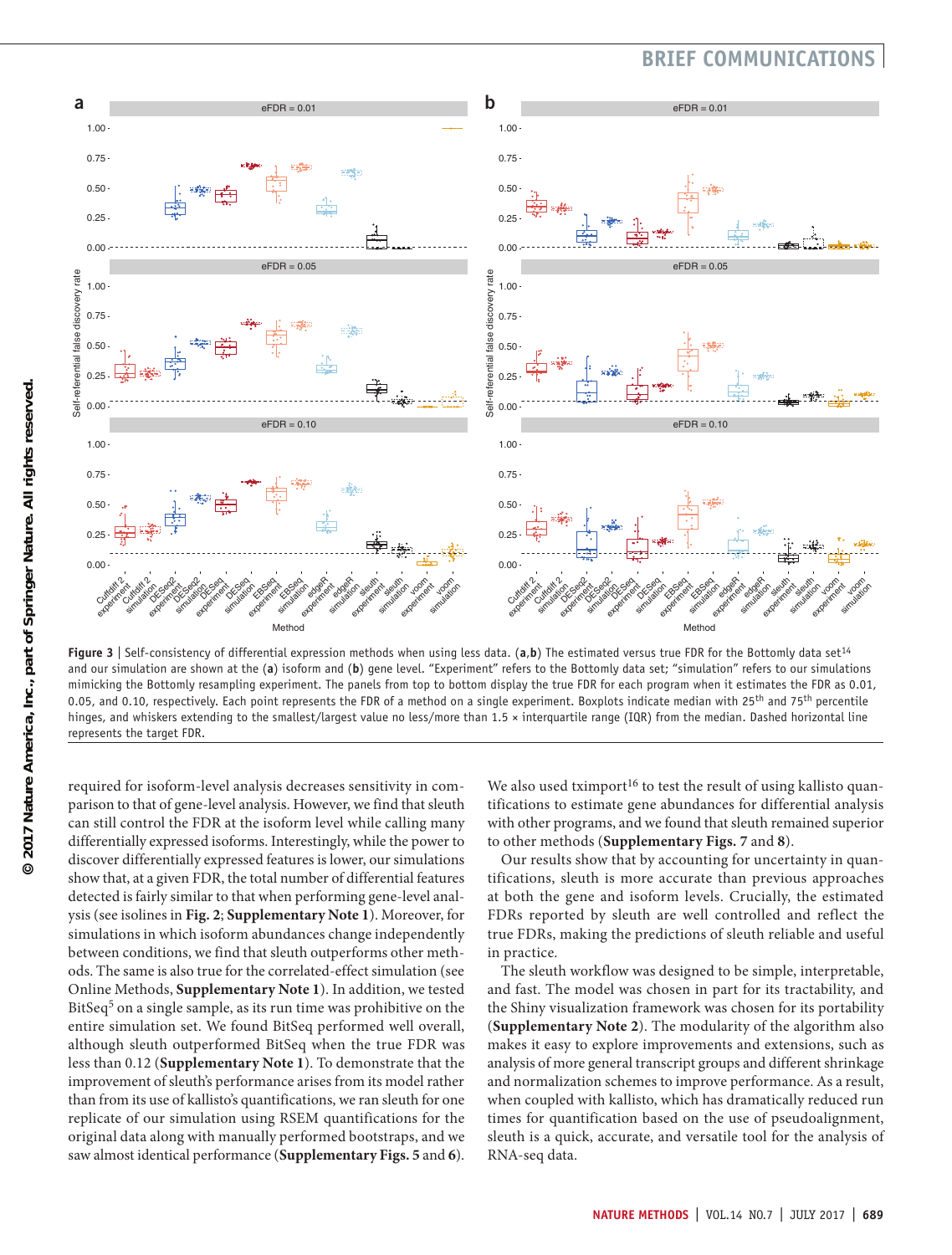## **brief communications**

#### **Methods**

Methods, including statements of data availability and any associated accession codes and references, are available in the online [version](http://dx.doi.org/10.1038/nmeth.4324) of the [paper](http://dx.doi.org/10.1038/nmeth.4324).

*Note: Any Supplementary Information and Source Data files are available in the online [version](http://dx.doi.org/10.1038/nmeth.4324) of the paper.*

#### **Acknowledgments**

H.P. and L.P. were partially supported by NIH grant nos. R01 DK094699 and R01 HG006129. We thank D. Li, A. Tseng, and P. Sturmfels for help with implementing some of the interactive features in sleuth.

#### **AUTHOR CONTRIBUTIONS**

H.P. led the development of the sleuth statistical model and was assisted by S.P., N.L.B., P.M., and L.P. The method comparison and testing framework was designed by H.P., N.L.B., P.M., and L.P. The interactive sleuth live software was designed and implemented by H.P., as was the sleuth R package. H.P. automated production of the results. H.P., N.L.B., P.M., and L.P. analyzed results and wrote the paper.

#### **COMPETING FINANCIAL INTERESTS**

The authors declare no competing financial interests.

#### **Reprints and permissions information is available online at [http://www.nature.](http://www.nature.com/reprints/index.html) [com/reprints/index.html](http://www.nature.com/reprints/index.html). Publisher's note: Springer Nature remains neutral with regard to jurisdictional claims in published maps and institutional affiliations.**

- <span id="page-3-0"></span>1. Conesa, A. *et al. Genome Biol.* **17**, 13 (2016).
- <span id="page-3-1"></span>2. Law, C.W., Chen, Y., Shi, W. & Smyth, G.K. *Genome Biol.* **15**, R29 (2014).
- <span id="page-3-2"></span>3. Li, B., Ruotti, V., Stewart, R.M., Thomson, J.A. & Dewey, C.N. *Bioinformatics* **26**, 493–500 (2010).
- <span id="page-3-15"></span>4. Trapnell, C. *et al. Nat. Biotechnol.* **28**, 511–515 (2010).
- <span id="page-3-3"></span>5. Glaus, P., Honkela, A. & Rattray, M. *Bioinformatics* **28**, 1721–1728 (2012).
- <span id="page-3-4"></span>6. Anders, S. & Huber, W. *Genome Biol.* **11**, R106 (2010).
- <span id="page-3-5"></span>7. Leng, N. *et al. Bioinformatics* **29**, 1035–1043 (2013).
- <span id="page-3-6"></span>8. Robinson, M.D. & Smyth, G.K. *Bioinformatics* **23**, 2881–2887 (2007).
- <span id="page-3-7"></span>9. Love, M.I., Huber, W. & Anders, S. *Genome Biol.* **15**, 550 (2014).
- <span id="page-3-8"></span>10. Bray, N.L., Pimentel, H., Melsted, P. & Pachter, L. *Nat. Biotechnol.* **34**, 525–527 (2016).
- <span id="page-3-9"></span>11. Turro, E., Astle, W.J. & Tavaré, S. *Bioinformatics* **30**, 180–188 (2014).
- <span id="page-3-10"></span>12. Trapnell, C. *et al. Nat. Biotechnol.* **31**, 46–53 (2013).
- <span id="page-3-11"></span>13. Teng, M. *et al. Genome Biol.* **17**, 74 (2016).
- <span id="page-3-12"></span>14. Bottomly, D. *et al. PLoS One* **6**, e17820 (2011).
- <span id="page-3-13"></span>15. Lappalainen, T. *et al. Nature* **501**, 506–511 (2013).
- <span id="page-3-14"></span>16. Soneson, C., Love, M.I. & Robinson, M.D. *F1000Res.* **4**, 1521 (2016).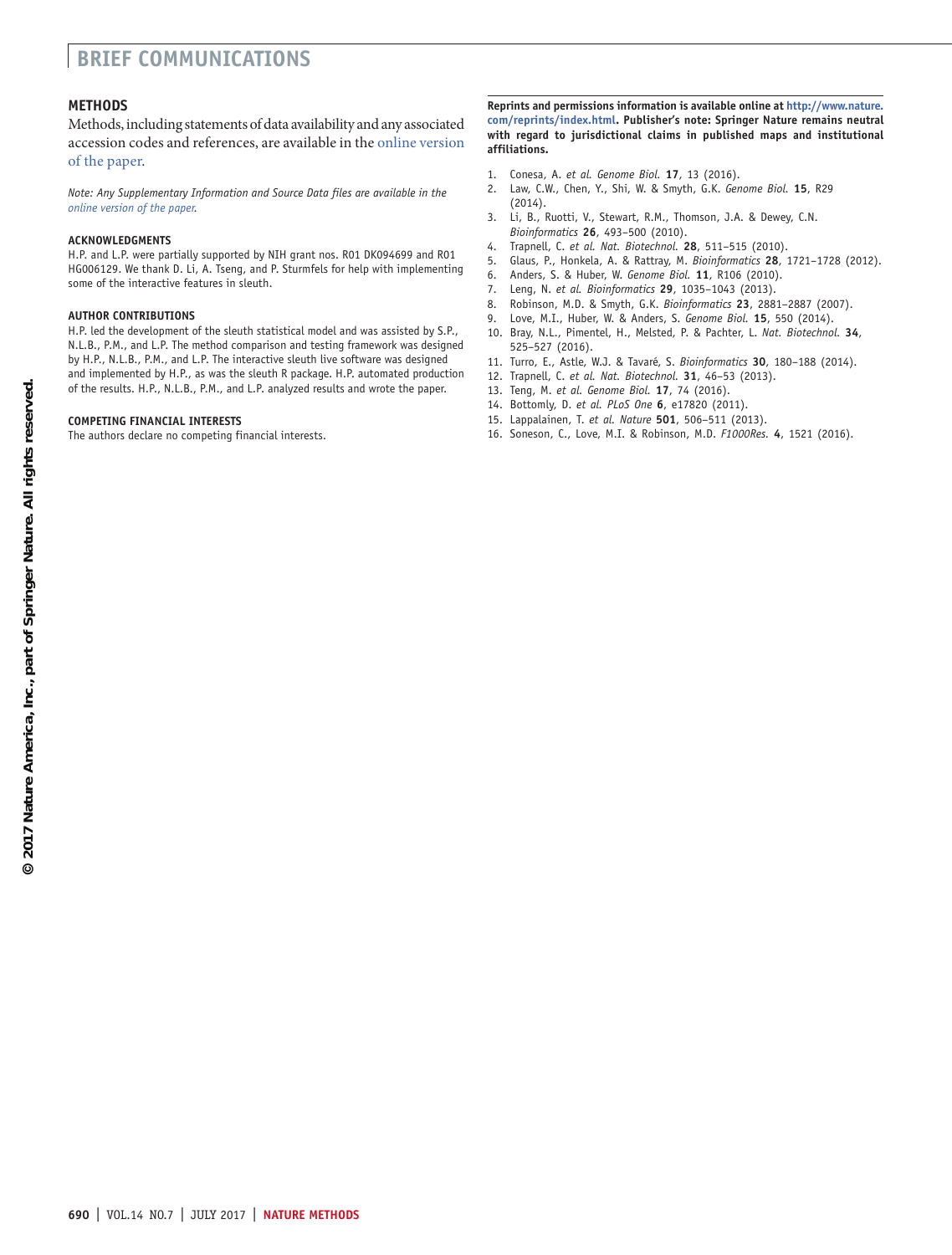#### **ONLINE METHODS**

**Model.** We consider an additive response error model in which the total between-sample variability has two additive components, (i) 'biological variance' that arises from differences in expression between samples as well as from variability due to library preparation and (ii) 'inferential variance,' which includes differences arising from computational inference procedures in addition to measurement 'shot noise' arising from random sequencing of fragments. The model is an extension of the general linear model where the total error has two additive components. Given a design matrix  $x$ , we assume a general linear model for the (unknown) abundance  $Y_{ti}$  of transcript  $t$  in sample  $i$  in terms of fixed-effect parameters beta and 'noise' epsilon.

$$
Y_{ti} \mid x_i = x_i^T \beta_t + \varepsilon_{ti} \quad (1)
$$

While the  $Y_{ti}$  are not directly observed, (normal) perturbations of  $Y_{ti}$  constitute the observed random variables  $D_{ti}$ :

$$
D_{ti} | y_{ti} = y_{ti} + \zeta_{ti}
$$
 (2)

With some further assumptions, one can derive that the  $D_{ti}$ values are normally distributed (see **Supplementary Note 2**) and the variance, which is the key to performing differential analysis, can be interpreted as the sum of biological  $(\varepsilon_{ti})$  and inferential (ξ*ti*) variance.

**Testing for differential expression.** In comparing samples to identify differentially expressed genes or transcripts, sleuth applies the likelihood ratio test—where the full model contains labels for the samples, and the reduced model ignores labels. Underlying the test is an estimate of the variances  $V(D_{ti})$ , where *t* ranges over the transcripts and *i* over the samples. The estimate for  $V(D_{ti})$  used in sleuth is

$$
\hat{V}(D_{ti}) = \max(\tilde{\sigma}_t^2, \hat{\sigma}_t^2) + \hat{\tau}_t^2
$$
\n(3)

 $\lambda$ 

where  $\hat{\tau}_t^2$  is the estimate of the inferential variance obtained from bootstrapping,  $\hat{\sigma}_t^2$  the raw biological variance, and  $\tilde{\sigma}_t^2$  a shrinkage-based estimator of the biological variance. For details of how the individual variance estimates were obtained, see **Supplementary Note 2**.

**Simulations.** A null distribution for transcript abundances was learned from the largest homogeneous population in the GEUVADIS data set, 59 samples of lymphoblastoid cell lines derived from Finnish females<sup>[15](#page-3-13)</sup>, a proxy for a homogeneous set of samples. We estimated transcript-level abundances with kallisto, then we estimated parameters for negative binomial distributions (using the Cox–Reid dispersion estimator) to model count distributions using DESeq2.

After the null distribution was constructed, expression features (isoforms or genes, depending on the type of simulation) were chosen to be differentially expressed. Transcripts with less than five estimated counts on average across the GEUVADIS samples were marked as too rare to be simulated as differentially expressed. A gene was assumed to pass the filter if at least one of its constituent transcripts passed the filter. In each simulation, 20% of the features that passed the filter were chosen to be differentially expressed at random. If the simulation had unequal size factors, random size factors were chosen from the set {1/3, 1, 3} such that the geometric mean equaled 1, similar to the simulation procedure in DESeq2. However, unlike the DESeq2 simulation procedure, our size factors were chosen at random. Counts were generated from the negative binomial distribution, after which reads were simulated using the RSEM simulator<sup>4</sup>. This resulted in about 30 million 75-base-pair paired-end reads per sample for a total of 13.8 billion reads overall (see tables in **Supplementary Note 1** for exact counts). Three types of simulations were performed.

*Independent effect simulation.* Isoforms across the transcriptome were chosen to be differentially expressed at random. The simulations were generated with equal size factors. Effect sizes were chosen from a truncated normal distribution, such that the minimum absolute fold change for differential transcripts or genes was 1.5.

*Correlated effect simulation.* Genes (instead of isoforms) were randomly chosen to be differentially expressed. A direction (sign) for each effect size was chosen at random, then all the effects were simulated from a truncated normal with minimum absolute fold change 1.5. The simulation used random unequal size factors generated as described above.

*Effect from experiment.* To mimic the types of changes seen in real experiments, fold changes were learned from Trapnell *et al.*[12](#page-3-10) from the set of transcripts that either DESeq2 or sleuth found to be differentially expressed at FDR 0.05. Genes were chosen at random to be differentially expressed. The null mean counts were used to determine the rank of each transcript relative to its parent gene. These ranks were matched between the Trapnell data set, and the null distribution was learned from the GEUVADIS data set.

**Self-consistency experiment.** In order to validate whether methods would produce similar results with less data, we performed an experiment similar to those of Love *et al.*[9.](#page-3-7) For each iteration, we randomly selected three samples from condition C57BL/6J and three samples from condition DBA/2J and ran each tool. The 'truth' set was established by using the remaining samples to identify differentially expressed genes or transcripts using that program. For each FDR level (0.01, 0.05, 0.10), we compared the results from the smaller data set with those of the larger data set for each tool. The FDR was then computed and plotted in **[Figure 3](#page-2-0)**.

**Data processing and software notes.** Sleuth may be downloaded at [http://pachterlab.github.io/sleuth.](http://pachterlab.github.io/sleuth) For isoform analyses, all quantification was performed using kallisto version 0.42.4. For gene-level analyses, HISAT2 was used to align reads to human genome GRCh38 and mouse genome GRCm38 for all programs other than sleuth (which used kallisto). Quantifications for Cuffdiff 2 were performed using Cufflinks. Remaining quantifications were done using featureCounts. Ensembl release 80 was used for human analyses, and release 84 was used for mouse analyses. The following R programs were used to compile the results: sleuth 0.28.1, BitSeq 1.16.0, DESeq 0.24.0, DESeq2 1.12.0, EBSeq 1.12.0, edgeR 3.14.0, and limma-voom 3.28.2. When testing programs at the isoform level, kallisto 0.42.4 was used to obtain quantifications. Cuffdiff 2.21 was used with alignments from HISAT2 2.0.1 (ref. [17\)](#page-5-0). Subread (featureCounts) 1.5.0 (ref. [18](#page-5-1)) was used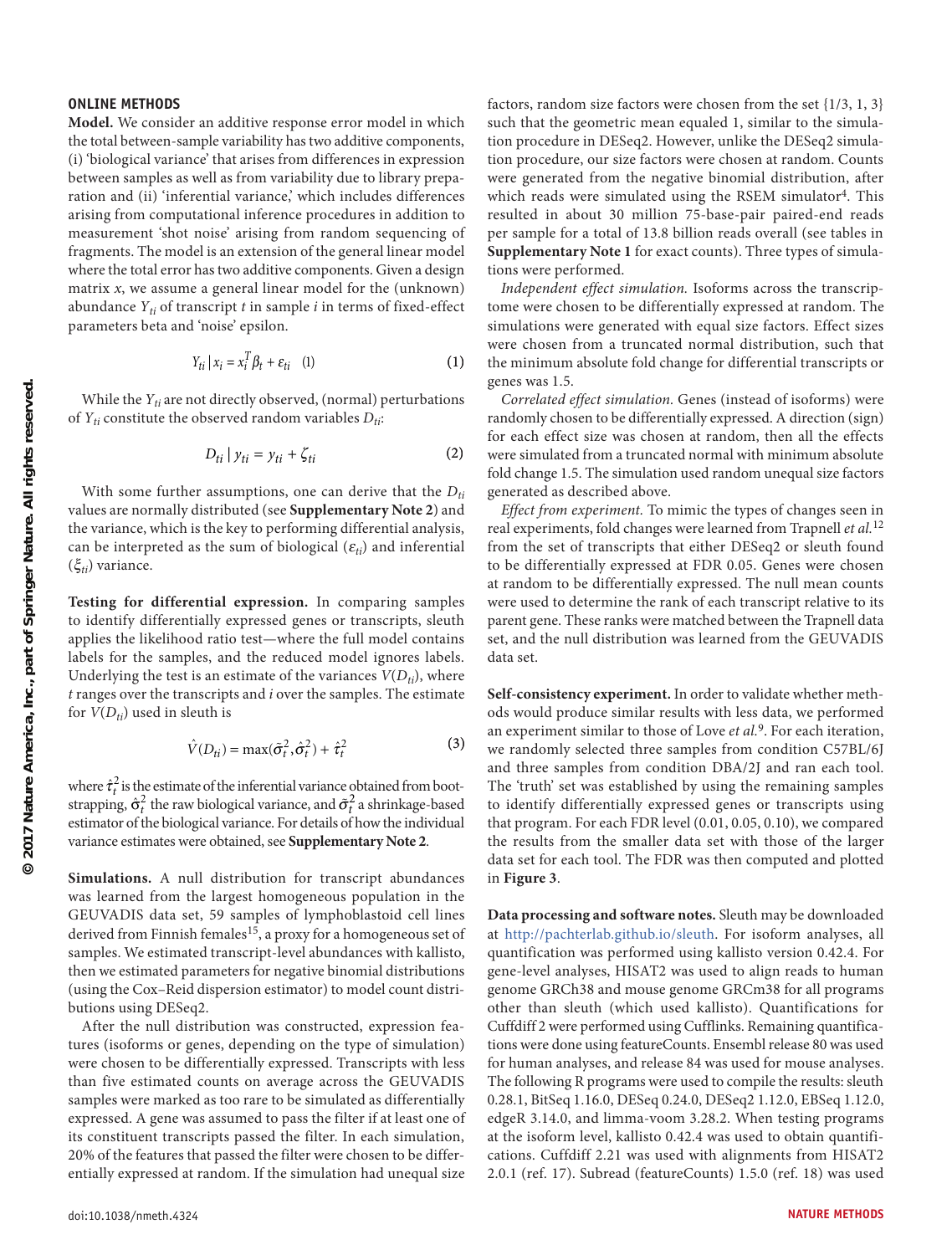with alignments from HISAT2 to get raw gene counts. BitSeq was provided alignments from Bowtie 1.1.2 (ref. [19](#page-5-2)). All analyses in the paper are fully reproducible through the Snakemake system<sup>20</sup>, available at [https://github.com/pachterlab/sleuth\\_paper\\_analysis](https://github.com/pachterlab/sleuth_paper_analysis) and in the **Supplementary Software**.

**Data availability statement.** The Bottomly data set is available at the NCBI Gene Expression Omnibus ([GSE26024,](https://www.ncbi.nlm.nih.gov/geo/query/acc.cgi?acc=GSE26024) accession nos. [SRR099223–SRR099243](https://trace.ncbi.nlm.nih.gov/Traces/sra/?study=SRP004777)). The Trapnell *et al.* data set (**[Fig. 1b](#page-1-0)**) is available at the NCBI Gene Expression Omnibus ([GSE37704](https://www.ncbi.nlm.nih.gov/geo/query/acc.cgi?acc=GSE37704+), accession nos. [SRR493366–SRR493371\)](https://trace.ncbi.nlm.nih.gov/Traces/sra/?study=SRP012607). The GEUVADIS data set is available at the European Nucleotide Archive (accession no. [ERP001942](http://www.ebi.ac.uk/ena/data/view/PRJEB3366)).

- <span id="page-5-0"></span>17. Kim, D., Langmead, B. & Salzberg, S.L. *Nat. Methods* **12**, 357–360 (2015).
- <span id="page-5-1"></span>18. Liao, Y., Smyth, G.K. & Shi, W. *Bioinformatics* **30**, 923–930 (2014).
- <span id="page-5-2"></span>19. Langmead, B., Trapnell, C., Pop, M. & Salzberg, S.L. *Genome Biol.* **10**, R25 (2009).
- 20. Köster, J. & Rahmann, S. *Bioinformatics* **28**, 2520–2522 (2012).